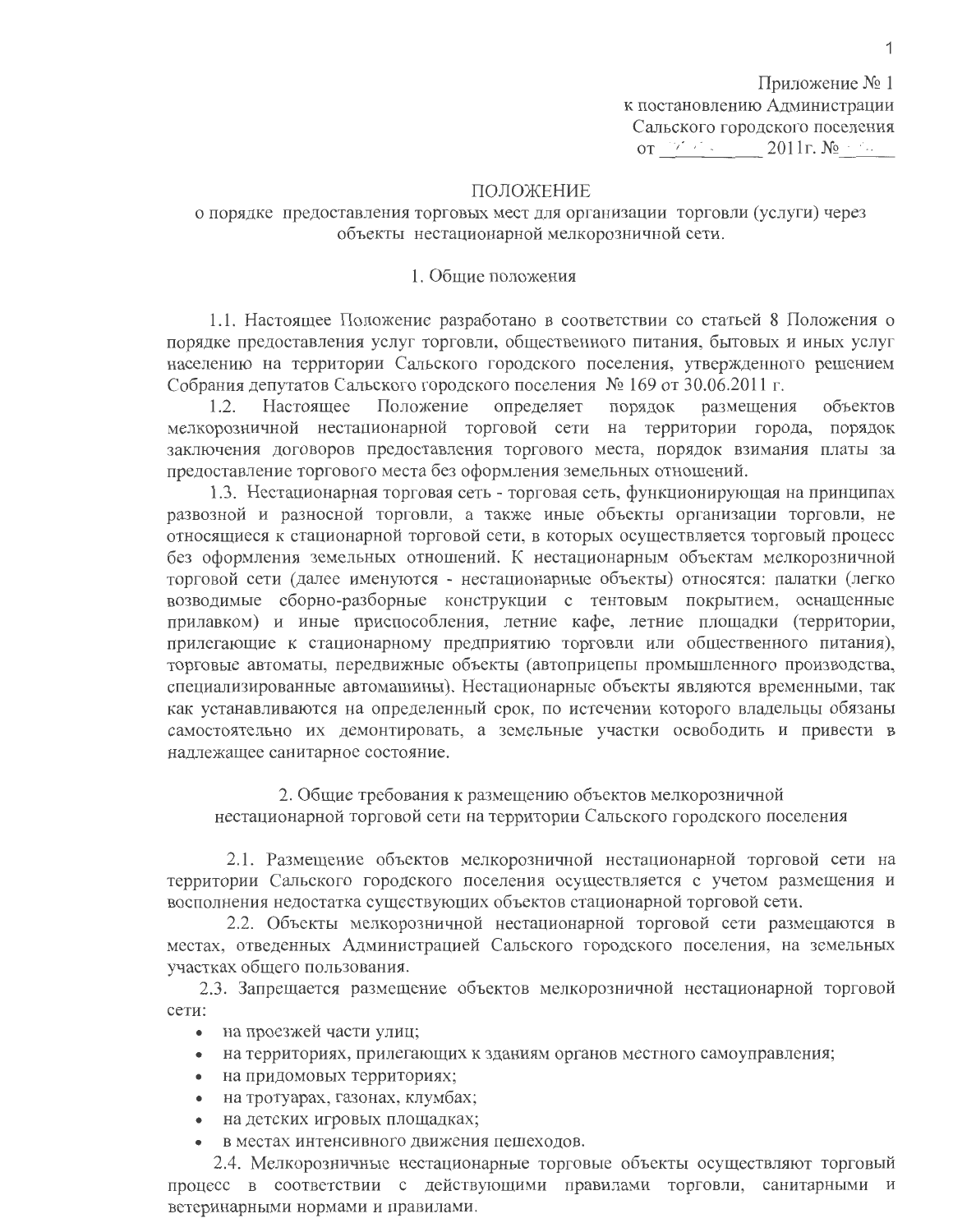2.5. Установка нестационарных мелкорозничных объектов производится на основании временного разрешения на право торговли по форме в соответствии с приложением 1.

 $2.6.$ Установка нестационарных объектов торговли непосредственно около субъектами потребительского стационарных объектов ТОРГОВЛИ рынка, осуществляющими торговую деятельность в данных стационарных объектах торговли, на прилегающих земельных участках, производится на основании временного разрешения на право торговли с оплатой стоимости торгового места из расчета средней стоимости аренды одного квадратного метра торгового места по поселению.

2.7 Размещение объектов мелкорозничной нестационарной торговой сети при спортивно-массовых проведении праздничных, общественно-политических  $\mathbf{M}$ мероприятий, имеющих краткосрочный характер, на срок до 5 дней производится в местах, определенных Администрацией Сальского городского поселения с оплатой стоимости торгового места из расчета средней стоимости аренды одного квадратного метра торгового места по поселению за каждый день торговли, в случае если дислокацией торговых мест не предусмотрена оплата за 1 кв.м. стоимости торгового места.

3. Порядок предоставления торговых мест

3.1. Юридическое и физическое лицо, желающее осуществлять торговлю через объект мелкорозничной торговой сети, подает в экономический сектор Администрации Сальского городского поселения заявление на выдачу временного разрешения на торговлю с указанием номера торгового места, определенного Перечнем торговых мест для размещения объектов нестационарной торговли, утвержденным постановлением Администрации Сальского городского поселения.

К заявлению прилагаются копии следующих документов:

3.1.1. Для юридических лиц

- свидетельство о государственной регистрации;

-свидетельство о постановке на учет в налоговом органе и присвоении идентификационного номера налогоплательщика;

- справка налогового органа об отсутствии задолженности по уплате налогов в бюджет и внебюджетные фонды;

- характеристика объекта мелкорозничной нестационарной торговой сети;

- ассортиментный перечень товаров (перечень услуг) предполагаемых к продаже в указанном в дислокации торговом месте.

3.1.2. Для индивидуальных предпринимателей

- свидетельство о государственной регистрации гражданина качестве  $\mathbf{B}$ индивидуального предпринимателя;

- свидетельство о постановке на учет в налоговом органе и присвоении идентификационного номера налогоплательщика;

- справка налогового органа об отсутствии задолженности по уплате налогов в бюджет и внебюджетные фонды;

- характеристика объекта мелкорозничной нестационарной торговой сети;

- ассортиментный перечень товаров (перечень услуг), предполагаемых к продаже в указанном в дислокации торговом месте.

В случае непредставления полного перечня вышеуказанных документов заявление возвращается заявителю без рассмотрения.

3.2. Экономический сектор Администрации Сальского городского поселения в течение десяти дней рассматривает поступившее заявление и готовит проект постановления Администрации Сальского городского поселения о временном разрешении на право торговли.

3.3. В случае положительного решения, после предоставления квитанции об оплате стоимости торгового места, заявителю выдается временное разрешение на право торговли.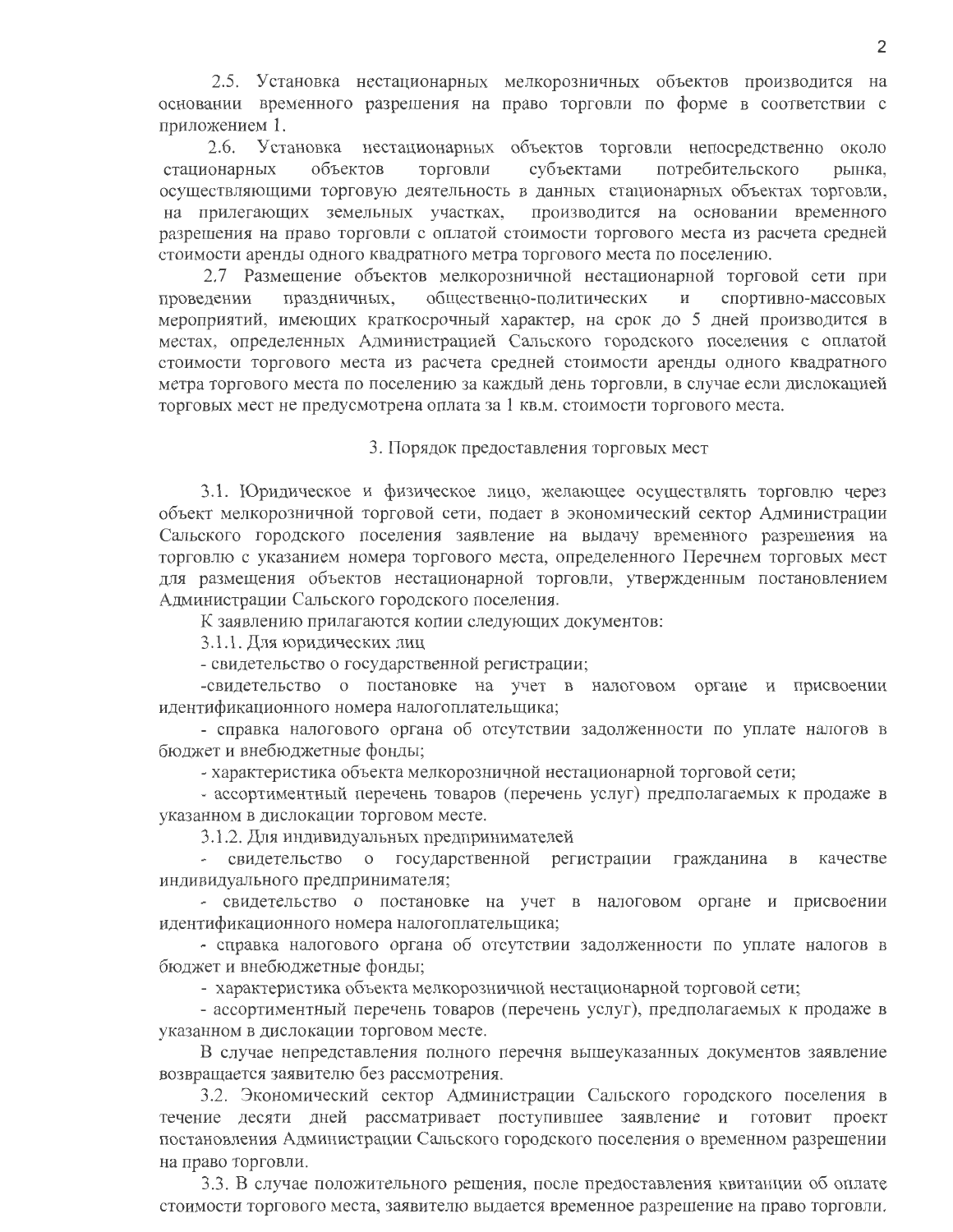3.4. Действие временного разрешения на право торговли распространяется только на объект мелкорозничной нестационарной торговли, указанный в разрешении.

3.5. Если субъект торговли желает установить несколько объектов мелкорозничной нестационарной торговой сети, временное разрешение на право торговли выдается на каждый объект.

 $3.6.$ Организация ТОРГОВЛИ бахчевыми культурами (овощами) должна осуществляться при наличии специального оборудования (контейнеры, поддоны). Не допускается продажа бахчевых культур с земли и с надрезом.

3.7. Территория объекта по продаже хвойных деревьев в мелкорозничной нестационарной сети должна иметь ограждение, освещение и красочное оформление. Выкладка (показ) хвойных деревьев производится в вертикальном положении на специальных подставках. На территории объекта устанавливается рекламный образец хвойных деревьев, украшенный новогодними игрушками.

3.8. Объект мелкорозничной нестационарной торговой сети и прилегающая территория (подъездные пути и 15-метровая зона) должны содержаться в чистоте и порядке, оснащены емкостью для сбора мусора.

3.9. Временное разрешение на право торговли прекращает свое действие в случаях:

- истечения срока его действия;

- ликвидации субъекта торговли;

- прекращения субъектом торговли в установленном порядке предпринимательской деятельности;

- изменения места дислокации объекта мелкорозничной нестационарной торговой сети:

- на основании решения суда;

- неоднократного привлечения к административной ответственности (два и более раза) за нарушение правил торговли и содержания торгового места.

При этом субъекту торговли не компенсируются понесенные затраты, а объект подлежит сносу или вывозу за счет средств субъекта.

3.10. Установка нестационарного объекта мелкорозничной сети на период от 1 дня до 1 месяца производится на основании временного разрешения на право торговли с оплатой за предоставление торгового места из расчета стоимости торгового места за каждый день; договор на предоставление торгового места не заключается.

3.11 В случае поступления двух и более заявлений о выдаче временного разрешения на право торговли на одно торговое место экономический сектор Администрации Сальского городского поселения организует торги на право аренды торгового места и уведомляет в недельный срок лиц, заинтересованных в предоставлении торгового места, о поступлении таких заявлений и необходимости проведения торгов в отношении запрашиваемого торгового места.

Решение о проведении торгов на право получения временного разрешения на право торговли в определенном дислокацией торговом месте опубликовывается в средствах массовой информации. Торги на право аренды торгового места проводятся по истечении 10 дней с момента публикации решения о проведении торгов.

3.12 Настоящее требование распространяется на объекты для реализации товаров сезонного назначения в мелкорозничной сети, размещенные на земельных участках, находящихся в муниципальной собственности.

3.13 Порядок размещения и использования нестационарных торговых объектов, размещенных на земельных участках, находящихся в собственности, устанавливается земельного требований, собственником участка  $\mathbf C$ учетом определенных законодательством Российской Федерации.

4. Порядок организации торгов на право аренды торгового места.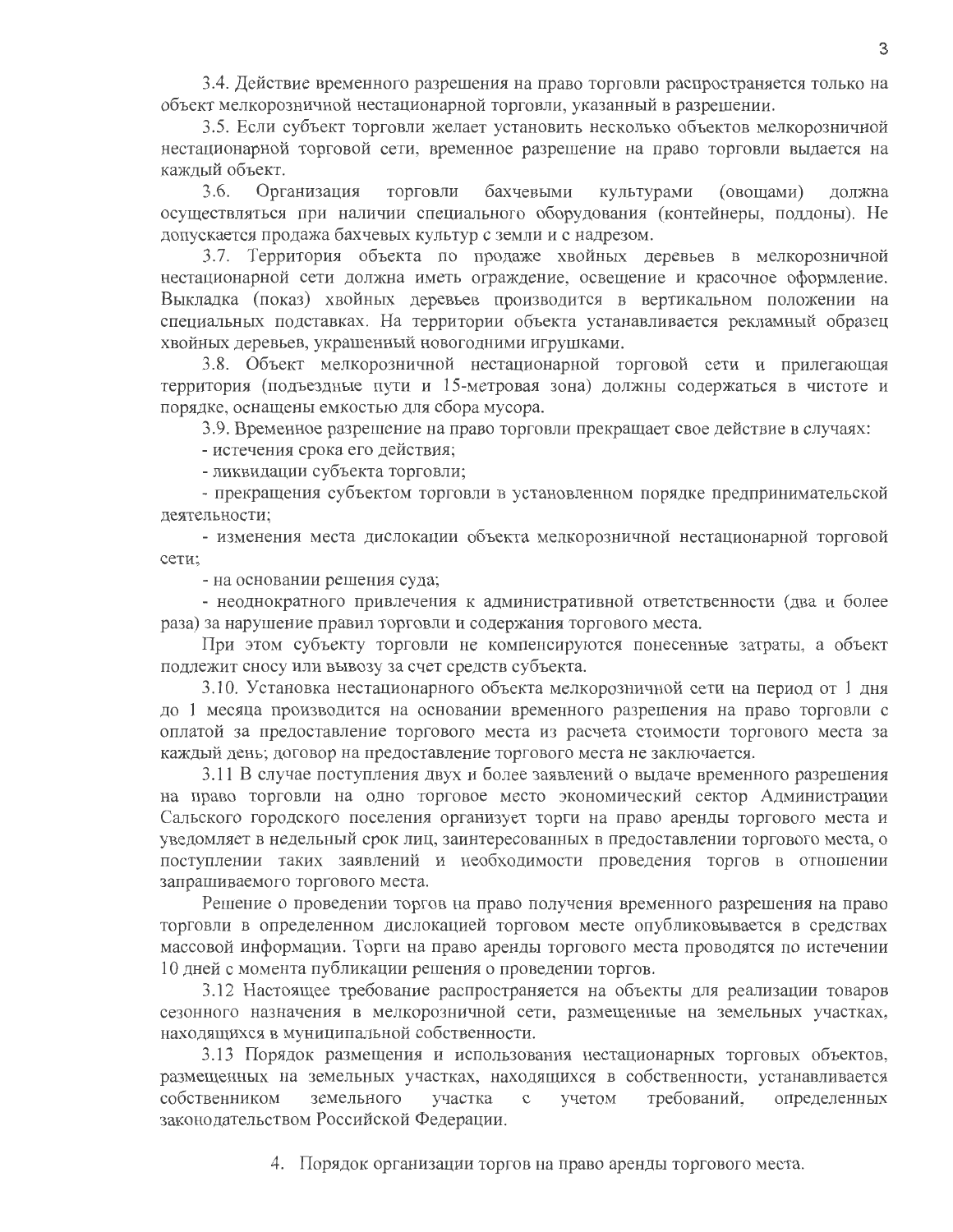4.1. Торги являются открытыми по составу участников и проводятся в форме аукциона. При этом, аукцион по форме подачи предложений о стоимости арендной платы торгового места является закрытым по форме подачи предложений о стоимости арендной платы.

4.2. При продаже права на заключение договоров аренды торгового места Администрация Сальского городского поселения:

а) принимает решение о проведении торгов, а также формирует комиссию по проведению торгов (далее Комиссия);

б) заключает договоры аренды торговых мест по результатам торгов.

4.3 Состав Комиссии утверждается постановлением Администрации Сальского городского поселения. Число членов Комиссии должно быть не менее 5 человек. Комиссия правомочна осуществлять закрепленные за ней функции, если на заседании Комиссии присутствует не менее 50 процентов общего числа ее членов. Члены Комиссии лично участвуют в заседаниях и подписывают протоколы заседания Комиссии.

Комиссия осуществляет следующие функции:

а) принимает решение о признании претендентов участниками торгов или об отказе в допуске к участию в торгах по основаниям, установленным настоящим Порядком;

к) проверяет соблюдение претендентом условий торгов;

л) определяет победителя торгов и оформляет протокол о результатах торгов, председатель Комиссии подписывает протокол торгов.

Решение принимается комиссией путем открытого голосования простым большинством голосов членов Комиссии, присутствующих на заседании. Каждый член Комиссии имеет один голос.

Решение комиссии оформляется протоколом заседания, который является обязательным для исполнения экономическим сектором Администрации Сальского городского поселения.

4.4. При продаже права на заключение договоров аренды торгового места экономический сектор Администрации Сальского городского поселения:

а) разрабатывает документацию об аукционе;

б) определяет место, дату и время начала и окончания приема заявок об участии в торгах (далее именуются - заявки), место, дату и время определения участников торгов, место и срок подведения итогов торгов;

в) организует подготовку и публикацию извещения о проведении торгов (или об отказе в их проведении), а также информации о результатах торгов;

г) выдает необходимые материалы и соответствующие документы юридическим и физическим лицам, намеревающимся принять участие в торгах (далее именуются претенденты);

д) принимает предложения о стоимости арендной платы торгового места, организует регистрацию заявок в журнале приема заявок;

е) обеспечивает сохранность представленных документов и предложений, конфиденциальность сведений о лицах, подавших предложения, а также содержание представленных ими документов до момента их оглашения при проведении аукциона;

правильность оформления документов, представленных проверяет Ж) претендентами;

з) направляет в Комиссию представленные предложения для принятия решения о признании претендентов участниками торгов или об отказе в допуске к участию в торгах по основаниям, установленным настоящим Порядком,

и) в случае принятия решения Комиссии о признании претендентов участниками торгов или об отказе в допуске к участию в торгах по основаниям, установленным настоящим Положением, уведомляет претендентов о принятом решении;

к) разрабатывает проекты договоров аренды торговых мест;

л) представляет на подпись Главе Сальского городского поселения от имени собственника договоры торговых мест по результатам торгов;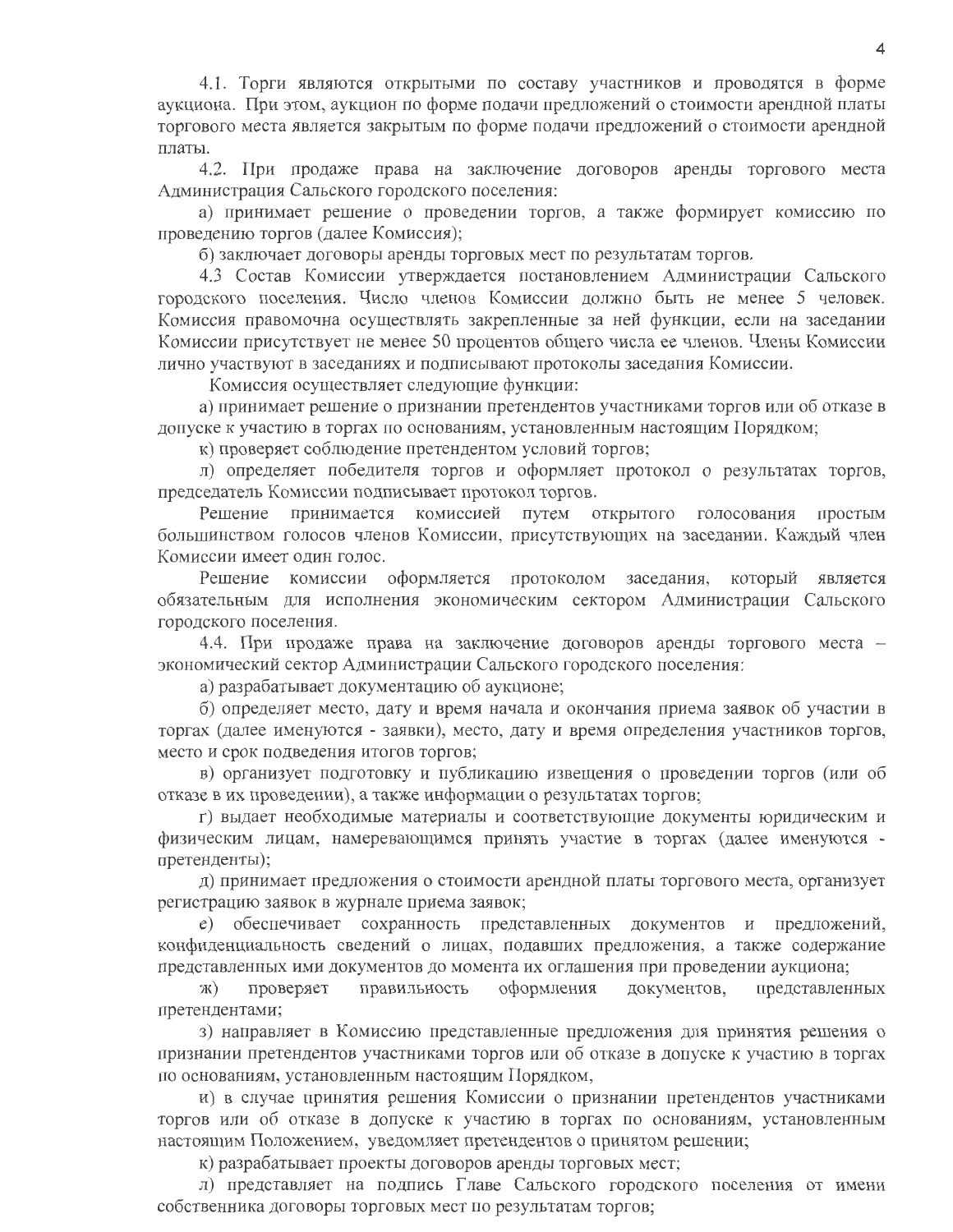м) осуществляет иные, предусмотренные настоящим Положением, функции.

4.5. Задаток для участия в торгах на право аренды торговых мест не устанавливается

4.6. Решение об отказе в проведении торгов может быть принято Администрацией предусмотренные Сальского городского поселения  $\, {\bf B}$ сроки, гражданским законодательством Российской Федерации, о чем экономический сектор Администрации Сальского городского поселения извещает участников торгов не позднее 3 дней со дня принятия данного решения.

4.7. Извещение о проведении торгов должно быть опубликовано в средствах массовой информации, определенных Комиссией, не менее чем за 10 дней до даты проведения торгов и содержать следующие сведения:

а) начальное предложение о стоимости арендной платы торгового места, сведения о местоположении (адресе), площади, назначении торгового места; сроке работы торгового места:

б) срок принятия решения об отказе в проведении торгов;

в) наименование органа местного самоуправления, принявшего решение о проведении торгов, реквизиты указанного решения;

ж) форма предложения об участии в торгах, порядок приема, адрес места приема, даты и время начала и окончания приема предложений и прилагаемых к ним документов;

и) место, дата, время и порядок определения участников торгов;

к) место и срок подведения итогов торгов, порядок определения победителей торгов;

л) срок заключения договора аренды торгового места;

н) проект договора аренды торгового места;

о) сведения о порядке уплаты стоимости аренды торгового места.

4.8. Извещение об отказе в проведении торгов публикуется не позднее 3 дней со дня принятия решения об отказе в проведении торгов в тех же средствах массовой информации, в которых было опубликовано извещение о проведении торгов.

### 5. Условия участия в торгах

5.1 Для участия в торгах претендент представляет в экономический сектор Администрации Сальского городского поселения (лично или через своего представителя), в установленный в извещении о проведении торгов срок, предложение по форме, в соответствии с приложением 2 к настоящему порядку.

Предложение подается в закрытом запечатанном почтовом конверте.

На конверте содержится надпись о лице, подавшем предложение, дата подати предложения к предложению прикладывается опись документов в двух экземплярах, и документы, предусмотренные пунктами 3.1.1 и 3.1.2.

На принятой описи документов, специалист экономического сектора Администрации Сальского городского поселения ставит отметку о принятии с указанием даты и времени принятия и возвращает второй экземпляр заявителю.

Один претендент имеет право подать только одно предложение на одно торговое место.

Предложение с прилагаемыми к нему документами регистрируется экономическим сектором Администрации Сальского городского поселения в журнале приема предложений с присвоением каждому предложению номера и с указанием даты и времени подачи документов. На каждом экземпляре документов организатором торгов делается отметка о принятии заявки с указанием номера, даты и времени подачи документов.

5.2 Предложение, поступившее по истечении срока его приема, вместе с документами по описи, на которой делается отметка об отказе в принятии документов с указанием причины отказа, возвращается в день его поступления претенденту или его уполномоченному представителю под расписку.

5.3 Претендент имеет право отозвать принятое экономическим сектором Администрации Сальского городского поселения предложение до окончания срока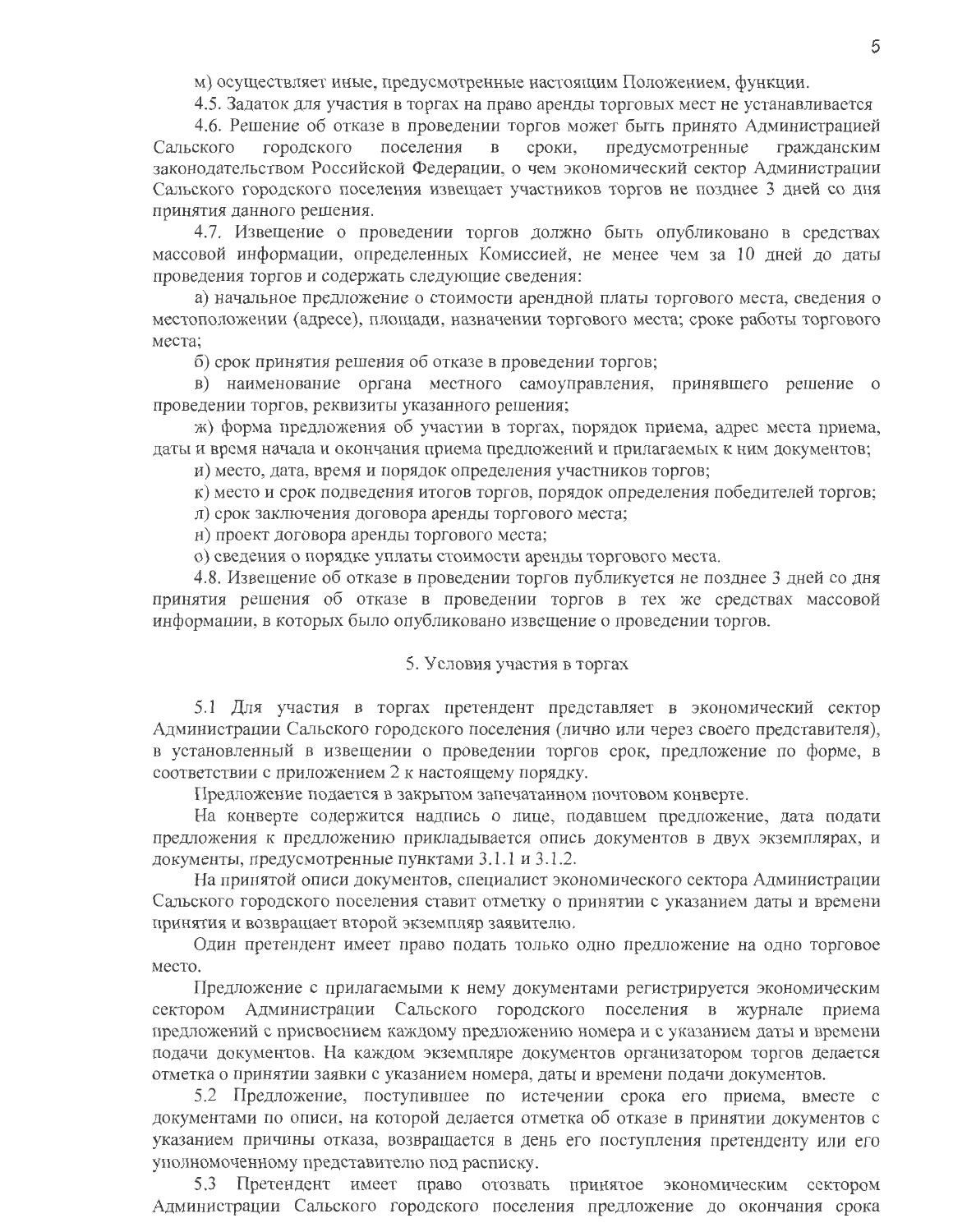приема предложений, уведомив об этом в письменной форме экономический сектор Администрации Сальского городского поселения.

5.4 В день определения участников торгов, установленный в извещении о проведении торгов, Комиссия рассматривает предложения и документы претендентов. По результатам рассмотрения документов Комиссия принимает решение о признании претендентов участниками торгов или об отказе в допуске претендентов к участию в торгах, которое оформляется протоколом. В протоколе приводится перечень принятых предложений с указанием имен (наименований) претендентов, перечень отозванных предложений, имена (наименования) претендентов, признанных участниками торгов, а также имена (наименования) претендентов, которым было отказано в допуске к участию в торгах, с указанием оснований отказа.

5.5 Претендент не допускается к участию в торгах по следующим основаниям:

а) предложение подано лицом, имеющим задолженности по уплате налогов в бюджет и внебюджетные фонды;

б) представлены не все документы в соответствии с перечнем, указанным в информационном сообщении или оформление указанных документов не соответствует законодательству Российской Федерации;

в) заявка подана лицом, не уполномоченным претендентом на осуществление таких действий:

5.6 Претенденты, признанные участниками торгов, и претенденты, не допущенные к участию в торгах, уведомляются о принятом решении не позднее следующего рабочего дня с даты оформления данного решения протоколом Комиссии путем вручения им под расписку соответствующего уведомления либо направления такого уведомления по почте заказным письмом.

5.7 Претендент приобретает статус участника торгов с момента оформления протокола Комиссии о признании претендентов участниками торгов.

5.8 В случае, если:

а) претендент при подаче заявки заявит о своем намерении подать предложение в любой день до дня окончания срока приема заявок или непосредственно перед началом проведения торгов, организатором торгов делается отметка в журнале приема заявок и выдается претенденту соответствующая выписка;

б) участник торгов отзовет принятое экономическим сектором предложение, предложение считается не поданным.

5.9 Отказ претенденту в приеме заявки на участие в торгах лишает его права представить предложение.

#### 6. Порядок проведения торгов

6.1 Торги проводятся в указанном в извещении о проведении торгов месте в соответствующие день и час.

6.2 Аукцион, закрытый по форме подачи предложений о стоимости аренды торгового места, проводится в следующем порядке:

а) экономический сектор принимает предложения от участников торгов, которые пожелали представить их непосредственно перед началом проведения торгов.

Специалист экономического сектора разъясняет участникам торгов их право на представление других предложений непосредственно до начала проведения торгов. На торгах Комиссией рассматривается предложение, которое участник торгов подал последним;

б) перед вскрытием запечатанных конвертов с предложениями в установленные в извещении о проведении торгов день и час Комиссия проверяет их целость, что фиксируется в протоколе о результатах торгов.

При вскрытии конвертов и оглашении предложений, помимо участника торгов, предложение которого рассматривается, могут присутствовать остальные участники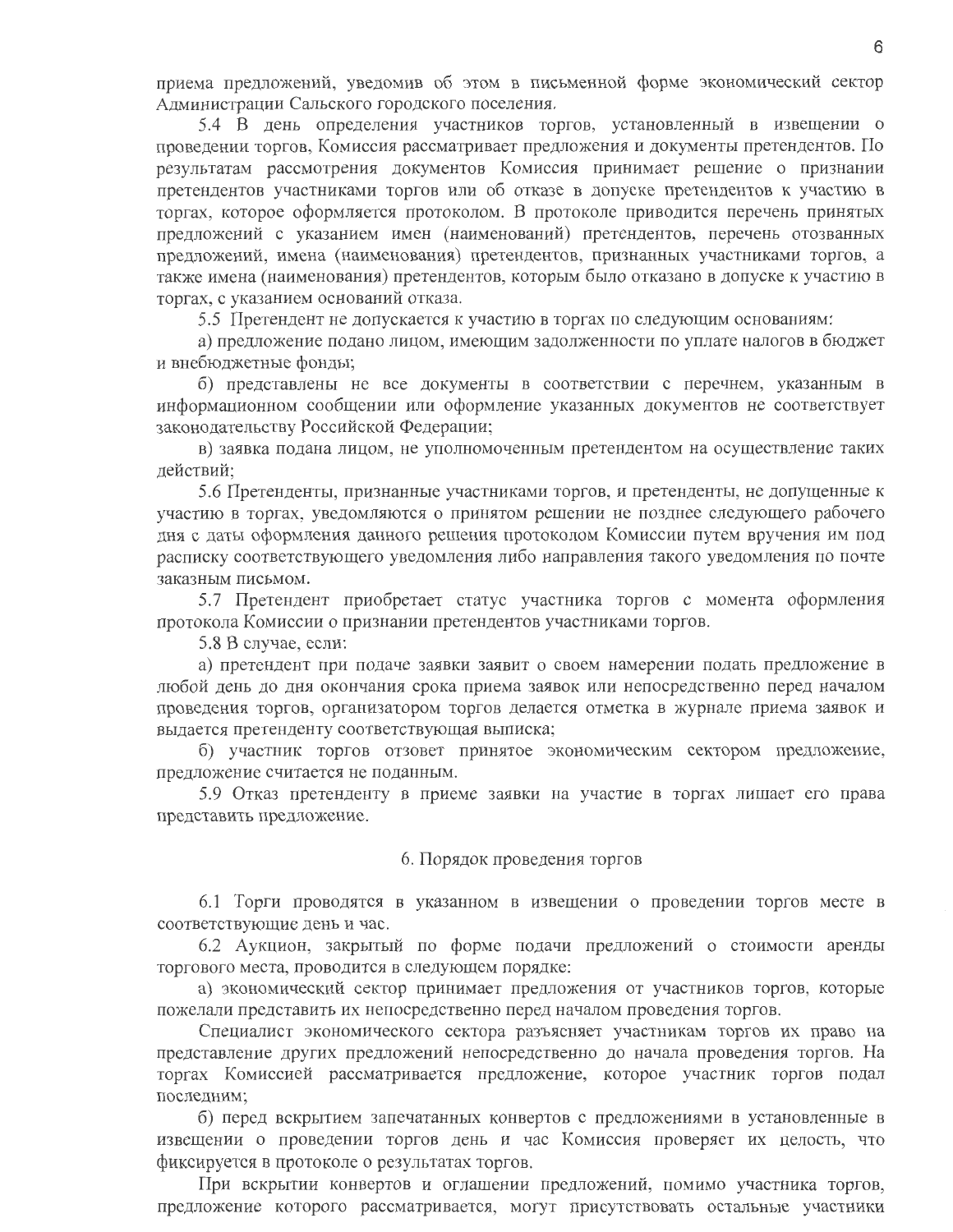торгов или их представители, имеющие доверенность, а также с письменного уведомления Администрации Сальского городского поселения представители средств массовой информации.

Предложения должны быть изложены на русском языке и подписаны участником торгов (его представителем). Цена или размер арендной платы указывается числом и прописью. В случае, если числом и прописью указаны разные цены или размеры арендной платы. Комиссия принимает во внимание цену или размер арендной платы, указанные прописью. Предложения, содержащие цену или размер арендной платы ниже начальных, не рассматриваются;

в) победителем аукциона, признается участник торгов, предложивший наибольший размер арендной платы.

При равенстве предложений победителем признается тот участник торгов, чья заявка была подана раньше;

г) Комиссия объявляет о принятом решении в месте и в день проведения торгов, а также направляет протокол Комиссии в экономический сектор, который письменно извещает в 5-дневный срок всех участников торгов о принятом решении.

# 7. Оформление результатов торгов

7.1 Результаты торгов оформляются протоколом Комиссии, который подписывается председателем Комиссии, и победителем торгов в день проведения торгов.

Протокол о результатах торгов составляется в 2 экземплярах, один из которых передается победителю, а второй остается у организатора торгов. В протоколе указываются:

а) регистрационный номер предмета торгов;

б) местоположение (адрес), номер торгового места согласно дислокации;

в) предложения участников торгов;

г) имя (наименование) победителя (реквизиты юридического лица или паспортные данные гражданина);

д) размер ежедневной арендной платы за торговое место;

7.2 Протокол о результатах торгов является основанием для заключения с победителем торгов договора аренды торгового места. Договор подлежит заключению в срок не позднее 5 дней со дня подписания протокола.

7.3 Последствия уклонения победителя торгов или председателя Комиссии по торгам от подписания протокола, а также от заключения договора определяются в соответствии с гражданским законодательством Российской Федерации.

7.4 Информация о результатах торгов публикуется в тех же средствах массовой информации, в которых было опубликовано извещение о проведении торгов, в месячный срок со дня заключения договора аренды торгового места. Информация включает в себя:

а) наименование органа местного самоуправления, принявшего решение о проведении торгов, реквизиты указанного решения;

б) наименование организатора торгов;

в) имя (наименование) победителя торгов;

г) местоположение (адрес), назначение, площадь, торгового места.

# 8. Признание торгов несостоявшимися

8.1 Торги по каждому выставленному предмету торгов признаются несостоявшимися в случае, если:

а) в торгах участвовало менее 2 участников;

б) ни один из участников торгов при проведении аукциона, в соответствии с решением Комиссии не был признан победителем;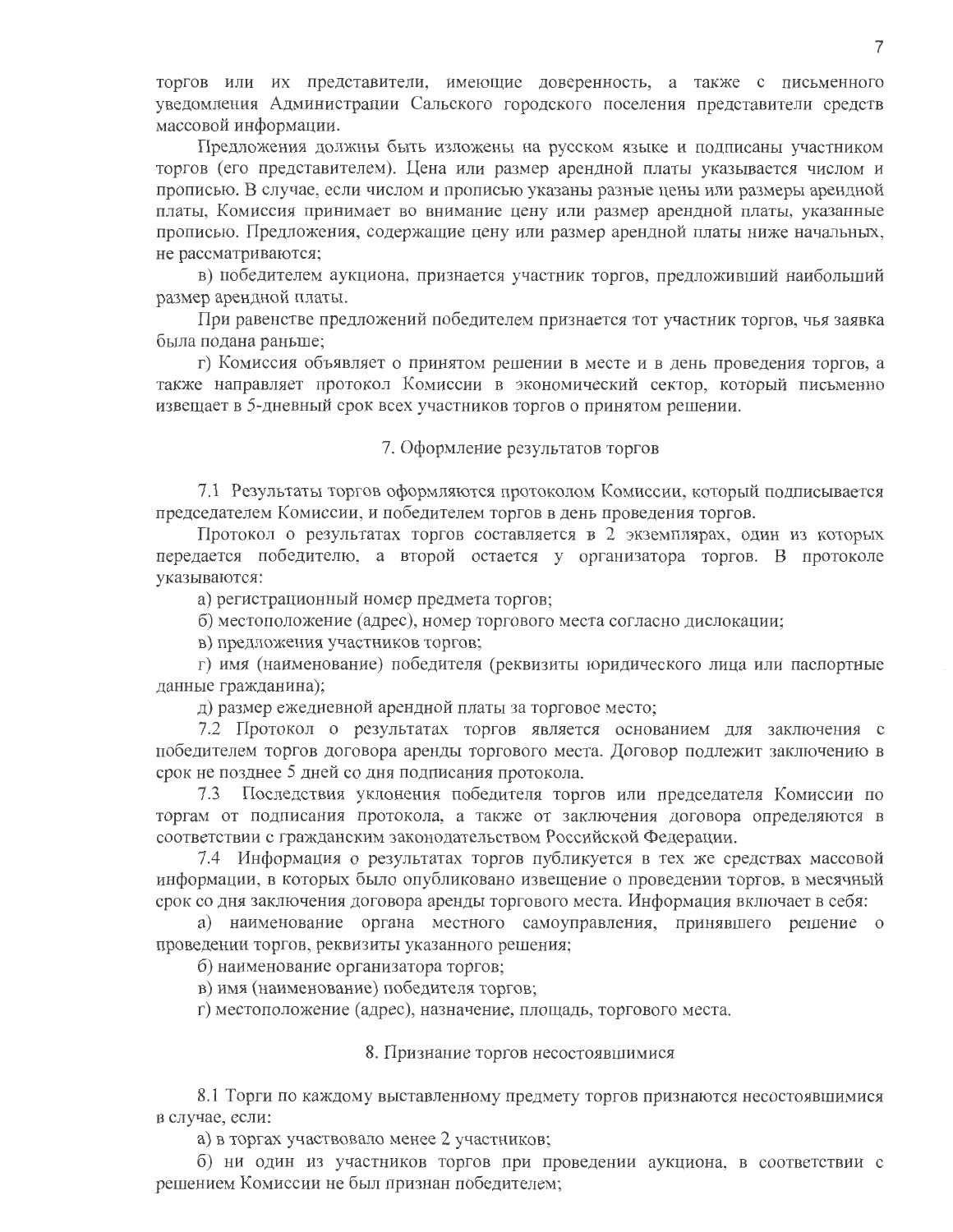в) победитель торгов уклонился от подписания протокола о результатах торгов, заключения договора аренды торгового места.

9. Порядок взимания платы за предоставление торгового места

9.1 Предоставление торгового места осуществляется на платной основе.

9.2 Ставка арендной платы устанавливается на 1 кв.м. торгового места и указывается в дислокации торговых мест в соответствии с приложением №3.

9.2 Размер платы за торговое место устанавливается фиксированной суммой за один день осуществления торговли через объект нестационарной мелкорозничной сети в соответствии с арендуемой площадью торгового места.

9.3 Денежные средства, полученные от юридических и физических лиц за предоставление торгового места, поступают в бюджет Сальского городского поселения; код платежа - «Прочие поступления».

# 10. Ответственность лиц-владельцев объектов мелкорозничной нестационарной торговой сети

10.1 Юридические или физические лица, владельцы объектов мелкорозничной нестационарной торговой сети на территории Сальского городского поселения за нарушение настоящего Порядка несут ответственность в соответствии с действующим законодательством.



Т.Г. Нидченко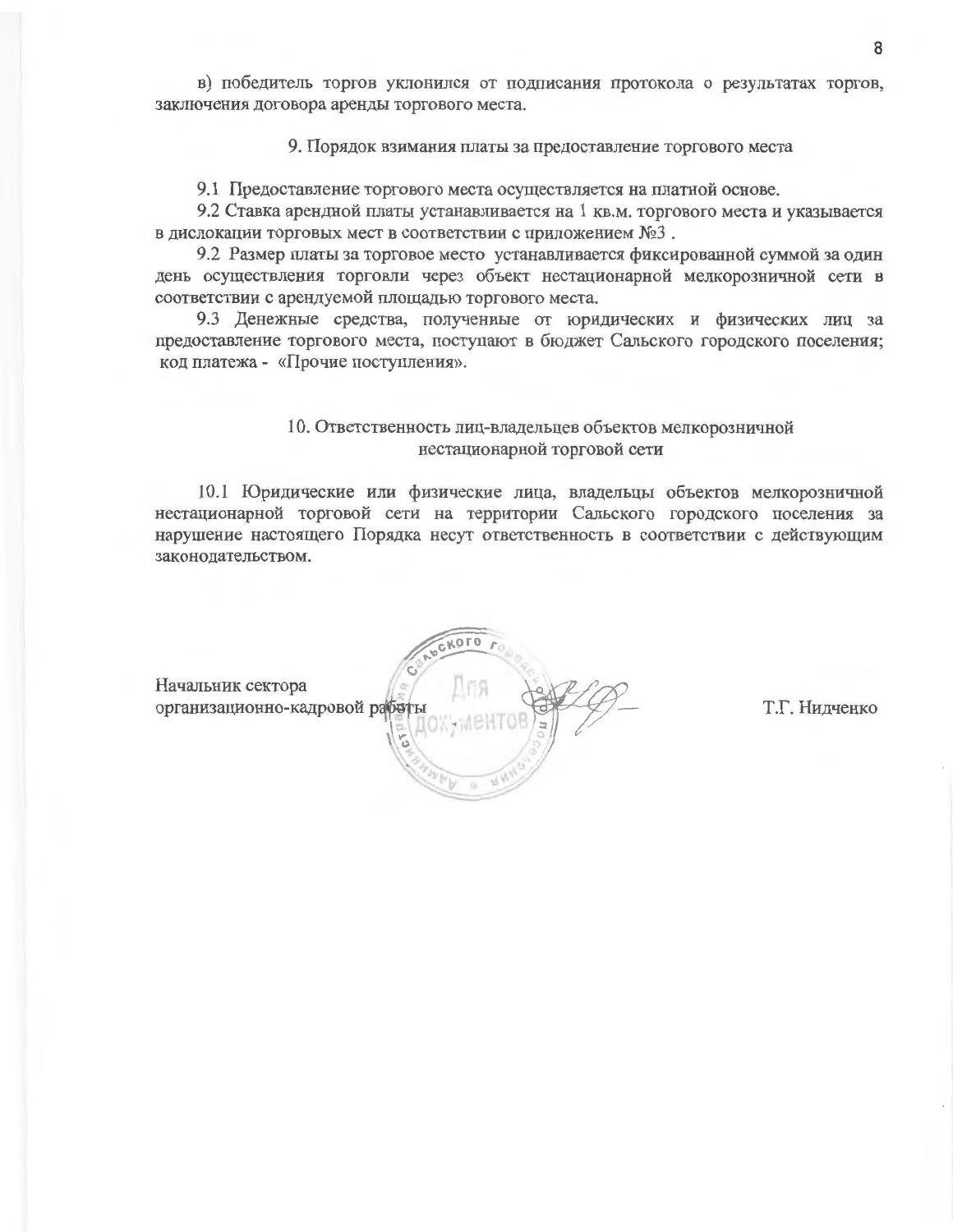Приложение 1 к Положению о порядке предоставления торговых мест для организации торговли (услуги) через объекты нестационарной мелкорозничной сети

# Форма временного разрешения на право торговли

|                                                                                                                                                                                                                                                                                                                                                                                                                                                                          | 1-ая сторона                                                                                         |
|--------------------------------------------------------------------------------------------------------------------------------------------------------------------------------------------------------------------------------------------------------------------------------------------------------------------------------------------------------------------------------------------------------------------------------------------------------------------------|------------------------------------------------------------------------------------------------------|
| Отметки о нарушениях:                                                                                                                                                                                                                                                                                                                                                                                                                                                    | Администрация                                                                                        |
| 1. $\overline{\phantom{a}}$ $\overline{\phantom{a}}$ $\overline{\phantom{a}}$ $\overline{\phantom{a}}$ $\overline{\phantom{a}}$ $\overline{\phantom{a}}$ $\overline{\phantom{a}}$ $\overline{\phantom{a}}$ $\overline{\phantom{a}}$ $\overline{\phantom{a}}$ $\overline{\phantom{a}}$ $\overline{\phantom{a}}$ $\overline{\phantom{a}}$ $\overline{\phantom{a}}$ $\overline{\phantom{a}}$ $\overline{\phantom{a}}$ $\overline{\phantom{a}}$ $\overline{\phantom{a}}$ $\$ | Сальского городского поселения                                                                       |
|                                                                                                                                                                                                                                                                                                                                                                                                                                                                          |                                                                                                      |
|                                                                                                                                                                                                                                                                                                                                                                                                                                                                          | <b>BPEMEHHOE</b><br><b>РАЗРЕШЕНИЕ</b><br>НА ПРАВО<br><b>ТОРГОВЛИ</b>                                 |
| Изъято « $\qquad \qquad$ »<br>Глава Сальского<br>городского поселения__________ В.Д. Лавренко                                                                                                                                                                                                                                                                                                                                                                            |                                                                                                      |
| $M.\Pi.$                                                                                                                                                                                                                                                                                                                                                                                                                                                                 | г. Сальск                                                                                            |
|                                                                                                                                                                                                                                                                                                                                                                                                                                                                          | Данное разрешение не является правоустанавливающим<br>документом на землю и носит временный характер |

 $\mathsf g$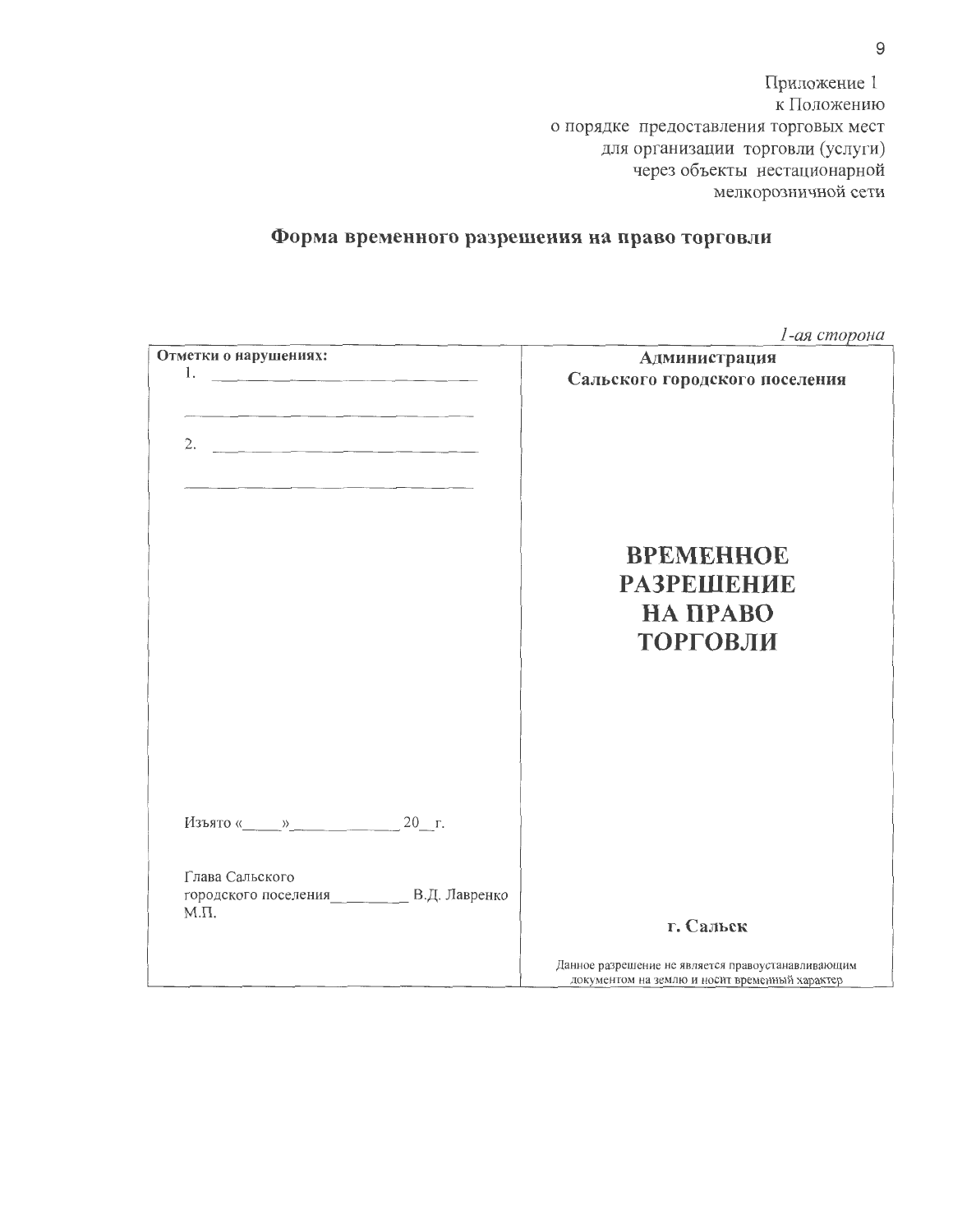2-ая сторона

| Nρ                                                                                                                    |              |                |                                    |
|-----------------------------------------------------------------------------------------------------------------------|--------------|----------------|------------------------------------|
|                                                                                                                       | $20 - r$ .   |                | Основные г                         |
| Наименование торгующей организации                                                                                    |              |                | Продавец обязан:                   |
|                                                                                                                       |              | 1.             | иметь при                          |
| Адрес, телефон организации                                                                                            |              |                | книжку;                            |
|                                                                                                                       |              | 2.             | всегда                             |
|                                                                                                                       |              |                | специально                         |
|                                                                                                                       |              |                | строго со                          |
|                                                                                                                       |              |                | гигиены;                           |
|                                                                                                                       |              | 3.             | ДОВОДИТЬ Д                         |
| Место торговли                                                                                                        |              |                | сертифика                          |
|                                                                                                                       |              | 4.             | дате произ<br>иметь в              |
| <u> 1980 - Jan Sarajević, politički politički politički politički politički politički politički politički politič</u> |              |                | весоизмери                         |
|                                                                                                                       |              | 5.             | соблюдать                          |
| Ассортимент товара:                                                                                                   |              |                | рабочем м                          |
|                                                                                                                       |              |                | торговли у                         |
|                                                                                                                       |              |                | рабочее ме                         |
|                                                                                                                       |              |                | Продавец должен                    |
|                                                                                                                       |              | 1.             | Обеспечить                         |
| Разрешение действует: по последните последните по-                                                                    |              |                | оформленни                         |
| (указываются даты дней торговли)                                                                                      |              | 2.             | Обеспечить                         |
|                                                                                                                       |              |                | метрологич                         |
|                                                                                                                       |              |                | весоизмери                         |
|                                                                                                                       |              | 3 <sub>1</sub> | Соблюдать                          |
| Глава Сальского                                                                                                       |              |                | установлен                         |
| городского поселения                                                                                                  | В.Д.Лавренко |                | Российской                         |
| $M.\Pi.$                                                                                                              |              |                | Разрешение дейст                   |
|                                                                                                                       |              |                | которое оно выдаю<br>В случае нару |
|                                                                                                                       |              |                |                                    |

Ксерокопия не действительна

#### правила для продавца

- себе личную медицинскую
- чистой находиться  $\, {\bf B}$ ой одежде, иметь бейдж и облюдать правила личной
- до покупателя информацию о ции товара, сроке годности, водства;
- $\overline{B}$ исправном состоянии ительное оборудование;
- чистоту и порядок на есте во время торговли, после убрать весь мусор, привести есто в порядок.

### н:

- наличие четко и правильно ых ценников;
- своевременную ескую поверку тельного оборудования;
- правила торговли, ные законодательством Федерации.

вует только в том месте, на нο.

случае нарушения правил торговли разрешение подлежит изъятию.

(подпись торгующей организации, ИП)